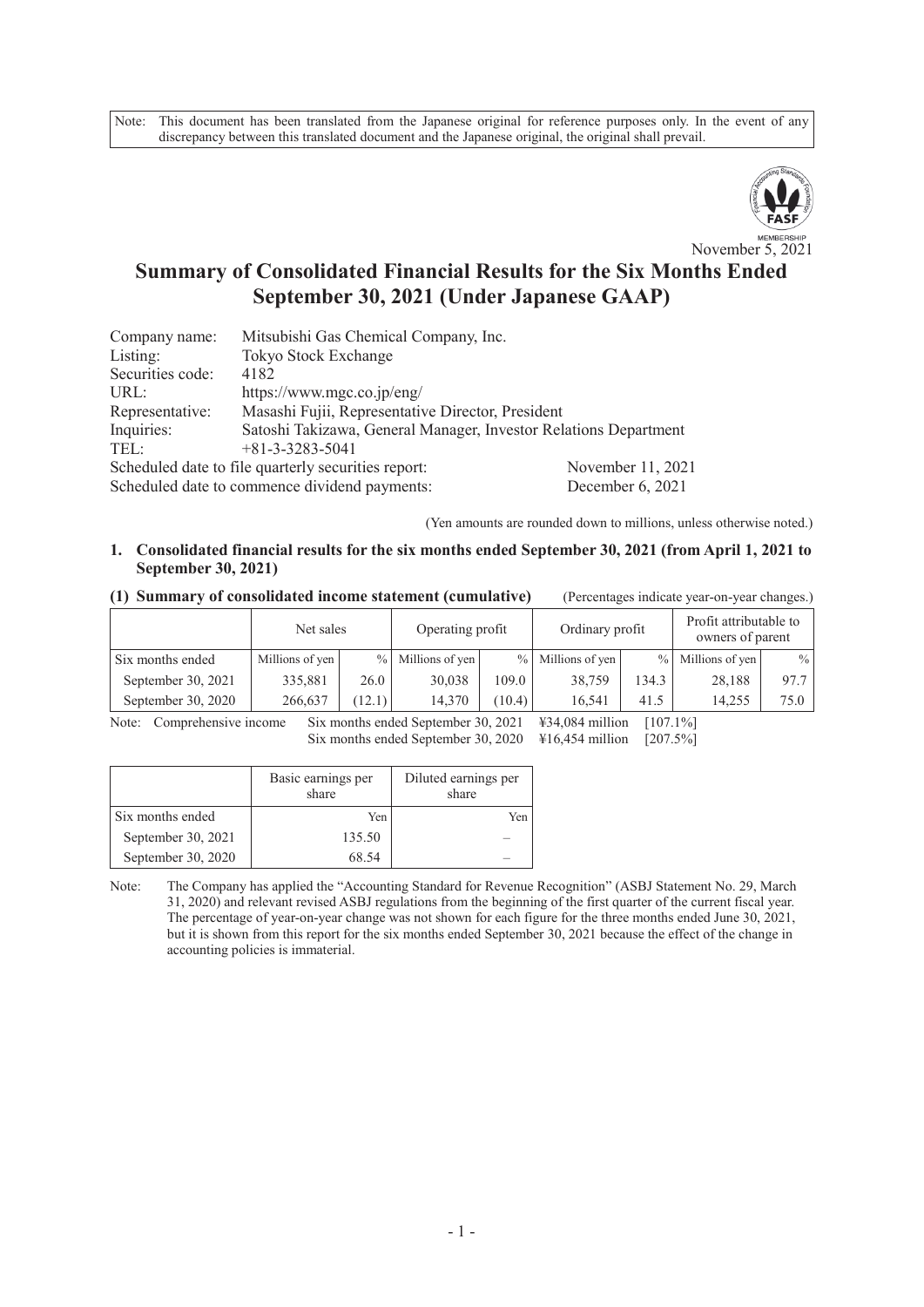#### **(2) Consolidated financial position**

|                      | Total assets    | Net assets      | Equity ratio  |
|----------------------|-----------------|-----------------|---------------|
| As of                | Millions of yen | Millions of yen | $\frac{0}{0}$ |
| September 30, 2021   | 867,275         | 609,258         | 63.3          |
| March 31, 2021       | 836,364         | 581,411         | 62.7          |
| $D - 2 - \cdots - 1$ |                 |                 |               |

Reference: Equity

September 30, 2021 ¥549,227 million

March 31, 2021 **¥524,264 million** 

Note: The Company has applied the "Accounting Standard for Revenue Recognition" (ASBJ Statement No. 29, March 31, 2020) and relevant revised ASBJ regulations from the beginning of the first quarter of the current fiscal year, and each figure as of September 30, 2021 is the figure after applying the accounting standard and relevant revised ASBJ regulations.

#### **2. Dividends**

|                                                    |                   |                    | Annual dividend   |                 |       |
|----------------------------------------------------|-------------------|--------------------|-------------------|-----------------|-------|
|                                                    | First quarter-end | Second quarter-end | Third quarter-end | Fiscal year-end | Total |
|                                                    | Yen               | Yen                | Yen               | Yen             | Yen   |
| Fiscal year ended<br>March 31, 2021                |                   | 35.00              |                   | 35.00           | 70.00 |
| Fiscal year<br>ending March 31,<br>2022            |                   | 45.00              |                   |                 |       |
| Fiscal year<br>ending March 31,<br>2022 (Forecast) |                   |                    |                   | 35.00           | 80.00 |

Note: Revisions to the forecast most recently announced: None

Breakdown of interim dividend for the fiscal year ending March 31, 2022:

Ordinary dividend: 35.00 yen Commemorative dividend: 10.00 yen

#### **3. Consolidated business forecasts for the fiscal year ending March 31, 2022 (from April 1, 2021 to March 31, 2022)**

| (Percentages indicate year-on-year changes.) |                    |               |                    |               |                    |               |                                            |               |                                |
|----------------------------------------------|--------------------|---------------|--------------------|---------------|--------------------|---------------|--------------------------------------------|---------------|--------------------------------|
|                                              | Net sales          |               | Operating profit   |               | Ordinary profit    |               | Profit attributable to<br>owners of parent |               | Basic<br>earnings per<br>share |
|                                              | Millions of<br>yen | $\frac{0}{0}$ | Millions of<br>yen | $\frac{0}{0}$ | Millions of<br>yen | $\frac{0}{0}$ | Millions of<br>yen                         | $\frac{0}{0}$ | Yen                            |
| Fiscal year ending<br>March 31, 2022         | 690,000            | 15.8          | 53,000             | 19.1          | 68,000             | 35.4          | 50,000                                     | 38.6          | 240.34                         |

Notes 1: Revisions to the forecast most recently announced: Yes

2: The Company has applied the "Accounting Standard for Revenue Recognition" (ASBJ Statement No. 29, March 31, 2020) and relevant revised ASBJ regulations from the beginning of the first quarter of the current fiscal year. The percentage of year-on-year change was not shown in the report for the three months ended June 30, 2021, but it is shown from this report for the six months ended September 30, 2021 because the effect of the change in accounting policies is immaterial.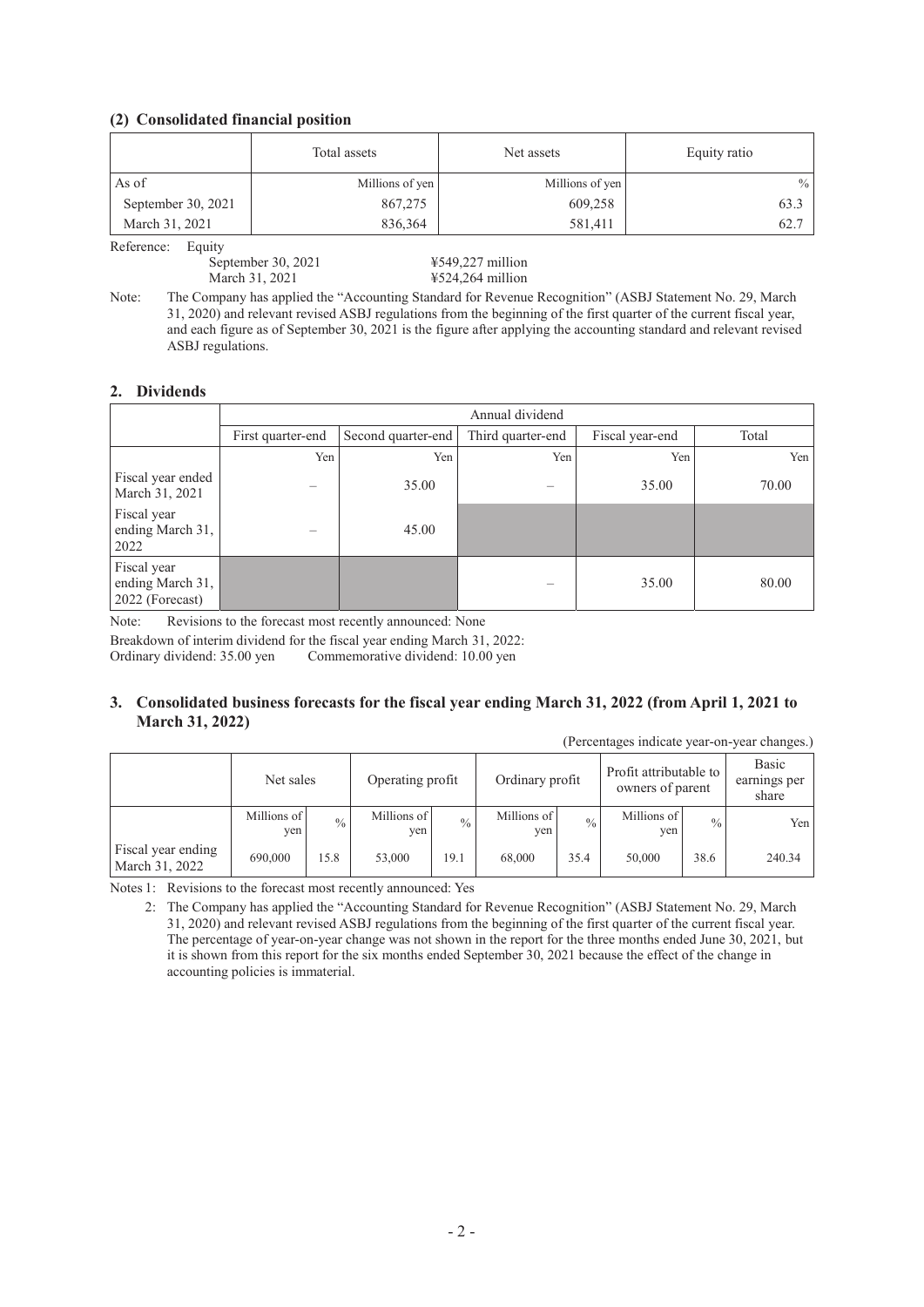### **\* Notes**

- (1) Changes in significant subsidiaries during the period (changes in specified subsidiaries resulting in the change in scope of consolidation): None
- (2) Application of special accounting for preparing quarterly consolidated financial statements: None
- (3) Changes in accounting policies, changes in accounting estimates, and restatement
	- (i) Changes in accounting policies due to revisions to accounting standards and other regulations: Yes
	- (ii) Changes in accounting policies due to other reasons: None
	- (iii)Changes in accounting estimates: None
	- (iv) Restatement: None
- (4) Number of issued shares (common stock)
	- (i) Number of issued shares at term end (including treasury stock)

| As of September 30, 2021 | 225,739,199 |
|--------------------------|-------------|
| As of March 31, 2021     | 225,739,199 |

(ii) Number of shares of treasury stock at term-end

| As of September 30, 2021 | 17,692,816 |
|--------------------------|------------|
| As of March $31, 2021$   | 17,726,057 |

(iii)Average number of outstanding shares (cumulative from the beginning of the fiscal year)

| Six months ended September 30, 2021 | 208,026,863 |
|-------------------------------------|-------------|
| Six months ended September 30, 2020 | 207,994,735 |

- \* Quarterly financial results reports are exempt from audit conducted by certified public accountants or an audit corporation.
- \* Proper use of earnings forecasts, and other special matters

(Caution concerning forward-looking statements)

Forecasts, etc., recorded in this document contain forward-looking statements that are based on management's estimates, assumptions and projections at the time of publication. A number of factors could cause actual results to differ materially from expectations.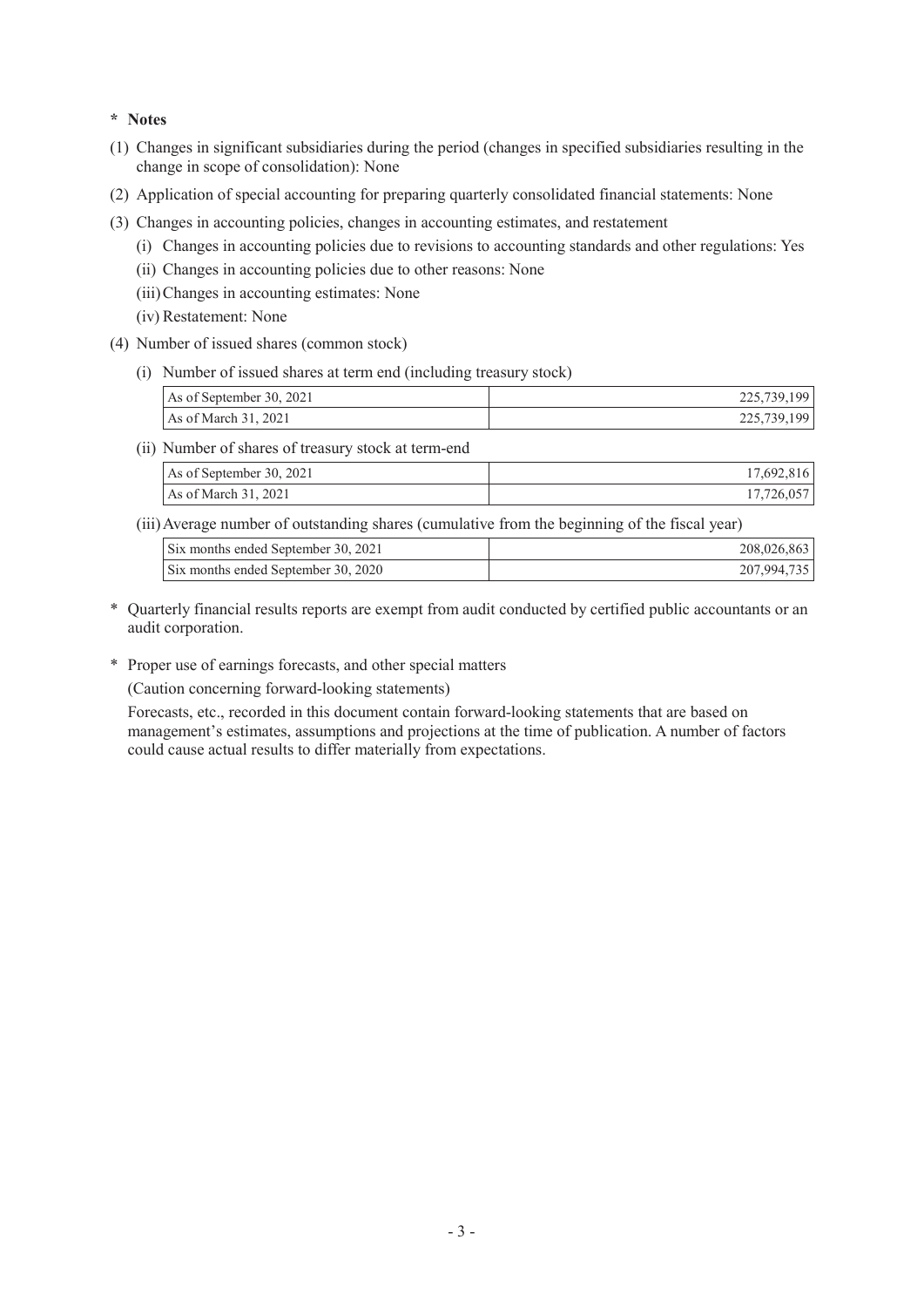### Consolidated Financial Statements

## 1. Consolidated Balance Sheets

|                                        | As of March 31, 2021 | As of September 30, 2021 |
|----------------------------------------|----------------------|--------------------------|
| Assets                                 |                      |                          |
| Current assets                         |                      |                          |
| Cash and deposits                      | 101,785              | 88, 411                  |
| Notes and accounts receivable - trade  | 159,018              |                          |
| Notes and accounts receivable - trade, |                      | 164,566                  |
| and contract assets                    |                      |                          |
| Securities                             | 269                  | 67                       |
| Merchandise and finished goods         | 63,887               | 72,551                   |
| Work in process                        | 13, 242              | 20, 298                  |
| Raw materials and supplies             | 44, 145              | 51, 317                  |
| 0ther                                  | 20, 209              | 18, 315                  |
| Allowance for doubtful accounts        | $\triangle$ 416      | $\triangle$ 1, 209       |
| Total current assets                   | 402, 141             | 414, 319                 |
| Non-current assets                     |                      |                          |
| Property, plant and equipment          |                      |                          |
| Buildings and structures, net          | 92, 274              | 95,008                   |
| Machinery, equipment and vehicles, net | 81, 113              | 82, 267                  |
| Other, net                             | 76, 543              | 81,765                   |
| Total property, plant and equipment    | 249, 931             | 259, 041                 |
| Intangible assets                      |                      |                          |
| Goodwill                               | 4,914                | 5,019                    |
| Other                                  | 5,584                | 5,868                    |
| Total intangible assets                | 10,499               | 10,888                   |
| Investments and other assets           |                      |                          |
| Investment securities                  | 158,718              | 167,660                  |
| 0ther                                  | 15,619               | 15,921                   |
| Allowance for doubtful accounts        | $\triangle$ 545      | $\triangle$ 555          |
| Total investments and other assets     | 173, 792             | 183,026                  |
| Total non-current assets               | 434, 223             | 452, 956                 |
| Total assets                           | 836, 364             | 867, 275                 |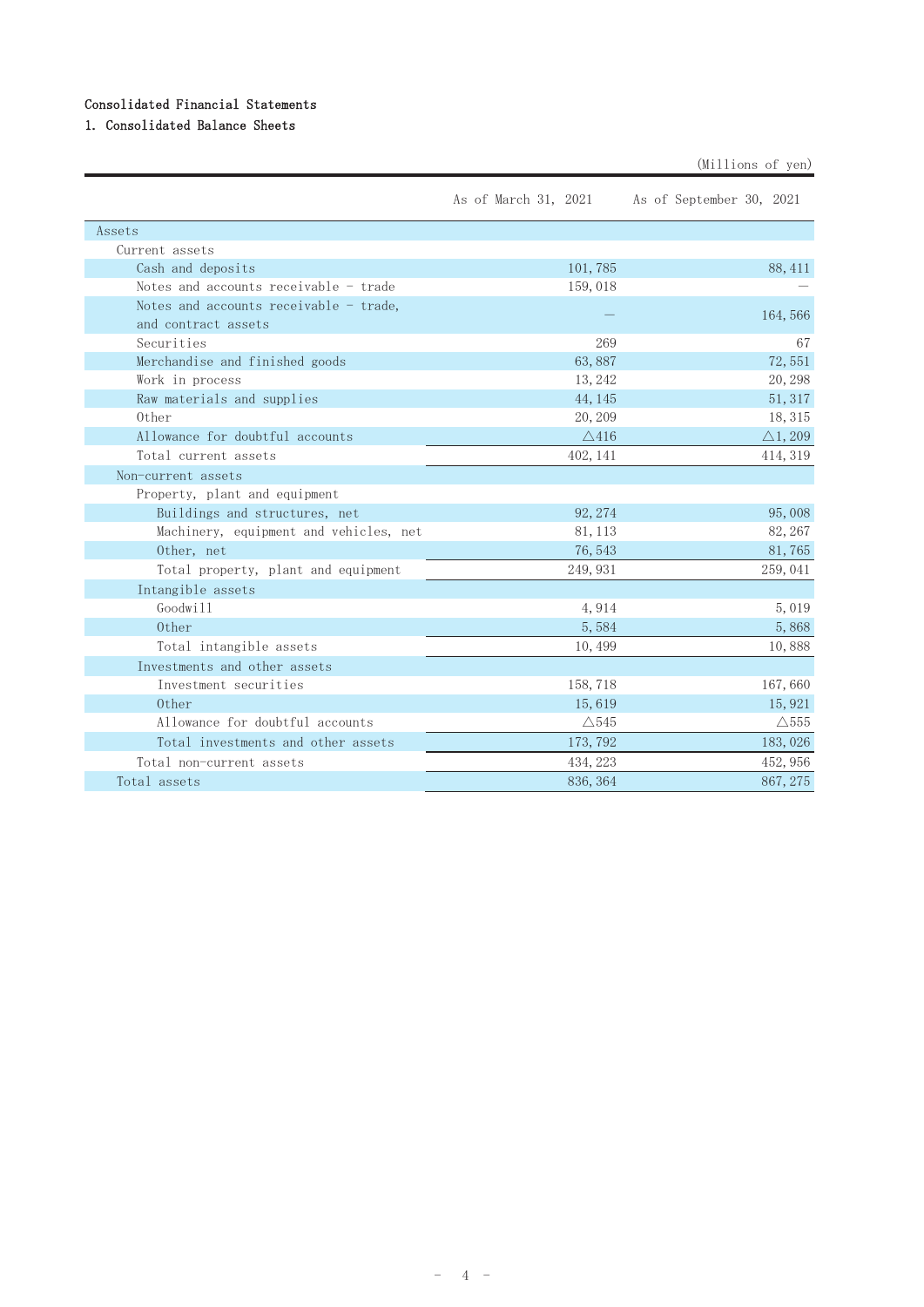|  | (Millions of yen) |  |
|--|-------------------|--|
|--|-------------------|--|

|                                         | As of March 31, 2021 | As of September 30, 2021 |
|-----------------------------------------|----------------------|--------------------------|
| Liabilities                             |                      |                          |
| Current liabilities                     |                      |                          |
| Notes and accounts payable - trade      | 75,308               | 88, 932                  |
| Short-term borrowings                   | 40,087               | 32, 948                  |
| Income taxes payable                    | 5,809                | 7,404                    |
| Provisions                              | 6,373                | 6,574                    |
| 0ther                                   | 40,368               | 33,046                   |
| Total current liabilities               | 167, 947             | 168,906                  |
| Non-current liabilities                 |                      |                          |
| Bonds payable                           | 20,000               | 20,000                   |
| Long-term borrowings                    | 36, 202              | 36, 246                  |
| Provisions                              | 1,517                | 1,724                    |
| Retirement benefit liability            | 7,150                | 7,785                    |
| Asset retirement obligations            | 5, 113               | 5, 134                   |
| Other                                   | 17,022               | 18,220                   |
| Total non-current liabilities           | 87,006               | 89, 111                  |
| Total liabilities                       | 254, 953             | 258, 017                 |
| Net assets                              |                      |                          |
| Shareholders' equity                    |                      |                          |
| Share capital                           | 41,970               | 41,970                   |
| Capital surplus                         | 34, 301              | 34, 339                  |
| Retained earnings                       | 459,790              | 481,737                  |
| Treasury shares                         | $\triangle$ 21,562   | $\triangle$ 21, 524      |
| Total shareholders' equity              | 514, 499             | 536, 523                 |
| Accumulated other comprehensive income  |                      |                          |
| Valuation difference on available-for-  |                      |                          |
| sale securities                         | 14, 419              | 15,078                   |
| Deferred gains or losses on hedges      | $\triangle$ 618      | $\triangle$ 765          |
| Foreign currency translation adjustment | $\triangle$ 3, 542   | $\triangle$ 914          |
| Remeasurements of defined benefit plans | $\triangle$ 494      | $\triangle694$           |
| Total accumulated other comprehensive   |                      |                          |
| income                                  | 9,765                | 12,703                   |
| Non-controlling interests               | 57, 146              | 60,030                   |
| Total net assets                        | 581, 411             | 609, 258                 |
| Total liabilities and net assets        | 836, 364             | 867, 275                 |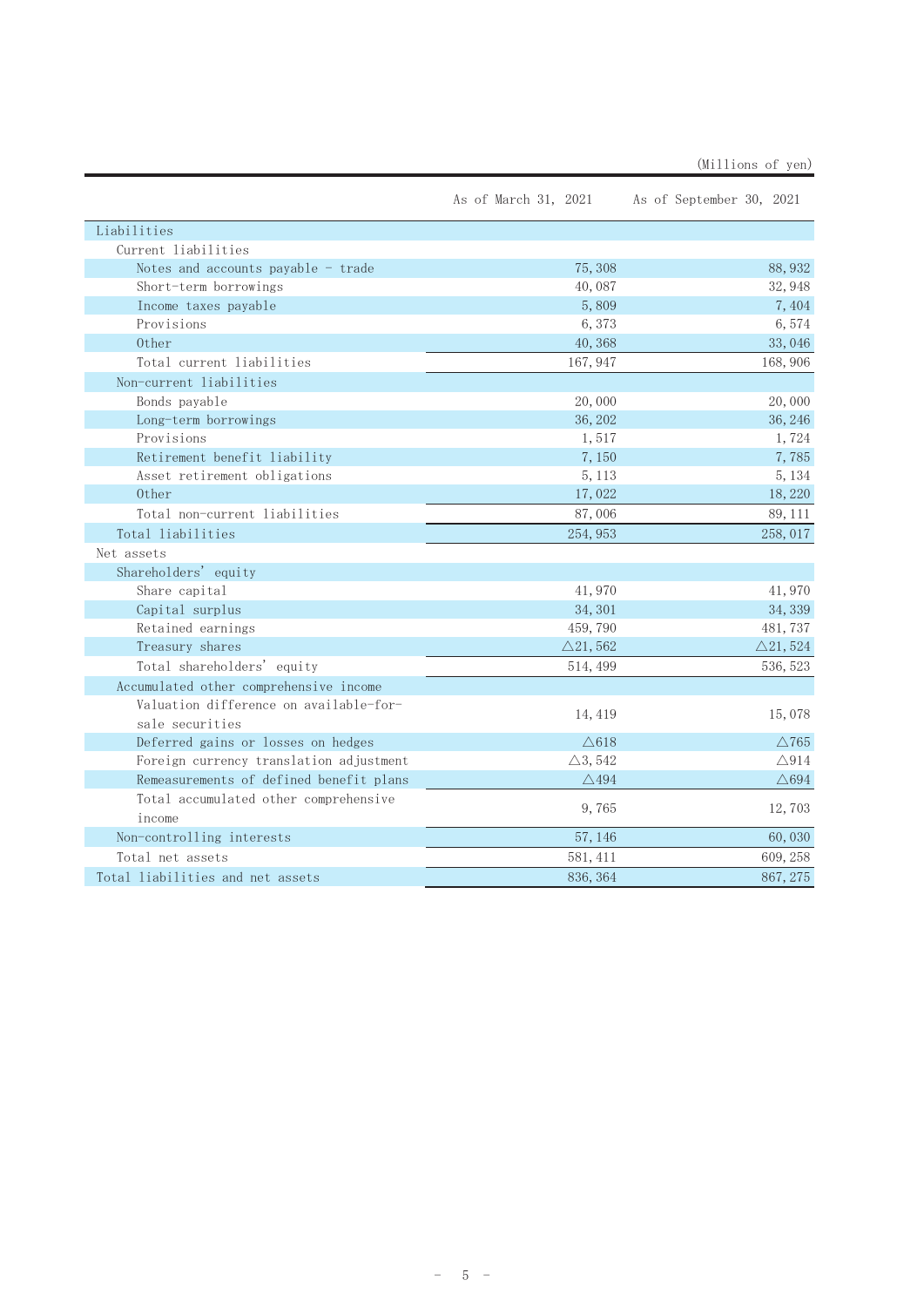### 2. Consolidated Statements of Income

|                                                     | Six months ended<br>September 30, 2020 | Six months ended<br>September 30, 2021 |
|-----------------------------------------------------|----------------------------------------|----------------------------------------|
| Net sales                                           | 266, 637                               | 335, 881                               |
| Cost of sales                                       | 206, 378                               | 254, 226                               |
| Gross profit                                        | 60, 258                                | 81,655                                 |
| Selling, general and administrative expenses        | 45,888                                 | 51,616                                 |
| Operating profit                                    | 14,370                                 | 30,038                                 |
| Non-operating income                                |                                        |                                        |
| Interest income                                     | 177                                    | 160                                    |
| Dividend income                                     | 1,843                                  | 2, 118                                 |
| Share of profit of entities accounted for           |                                        |                                        |
| using equity method                                 | 1,702                                  | 6,912                                  |
| Other                                               | 1,554                                  | 2,049                                  |
| Total non-operating income                          | 5,277                                  | 11, 242                                |
| Non-operating expenses                              |                                        |                                        |
| Interest expenses                                   | 389                                    | 461                                    |
| Personnel expenses for seconded employees           | 751                                    | 709                                    |
| 0ther                                               | 1,964                                  | 1,350                                  |
| Total non-operating expenses                        | 3, 105                                 | 2,521                                  |
| Ordinary profit                                     | 16,541                                 | 38,759                                 |
| Extraordinary income                                |                                        |                                        |
| Gain on step acquisitions                           |                                        | 796                                    |
| Insurance claim income                              |                                        | 744                                    |
| Gain on sale of investment securities               | 1,279                                  | 622                                    |
| Gain on sale of non-current assets                  | 257                                    |                                        |
| Total extraordinary income                          | 1,536                                  | 2,162                                  |
| Extraordinary losses                                |                                        |                                        |
| Impairment losses                                   |                                        | 1,300                                  |
| Provision of allowance for doubtful accounts        |                                        | 760                                    |
| Provision for loss on business of                   |                                        | 297                                    |
| subsidiaries and associates                         |                                        |                                        |
| Fire Loss                                           |                                        | 129                                    |
| loss compensation                                   | 308                                    |                                        |
| Total extraordinary losses                          | 308                                    | 2,487                                  |
| Profit before income taxes                          | 17,770                                 | 38, 434                                |
| Income taxes                                        | 2,347                                  | 8,075                                  |
| Profit                                              | 15, 423                                | 30, 359                                |
| Profit attributable to non-controlling<br>interests | 1, 167                                 | 2, 171                                 |
| Profit attributable to owners of parent             | 14 255                                 | 28 188                                 |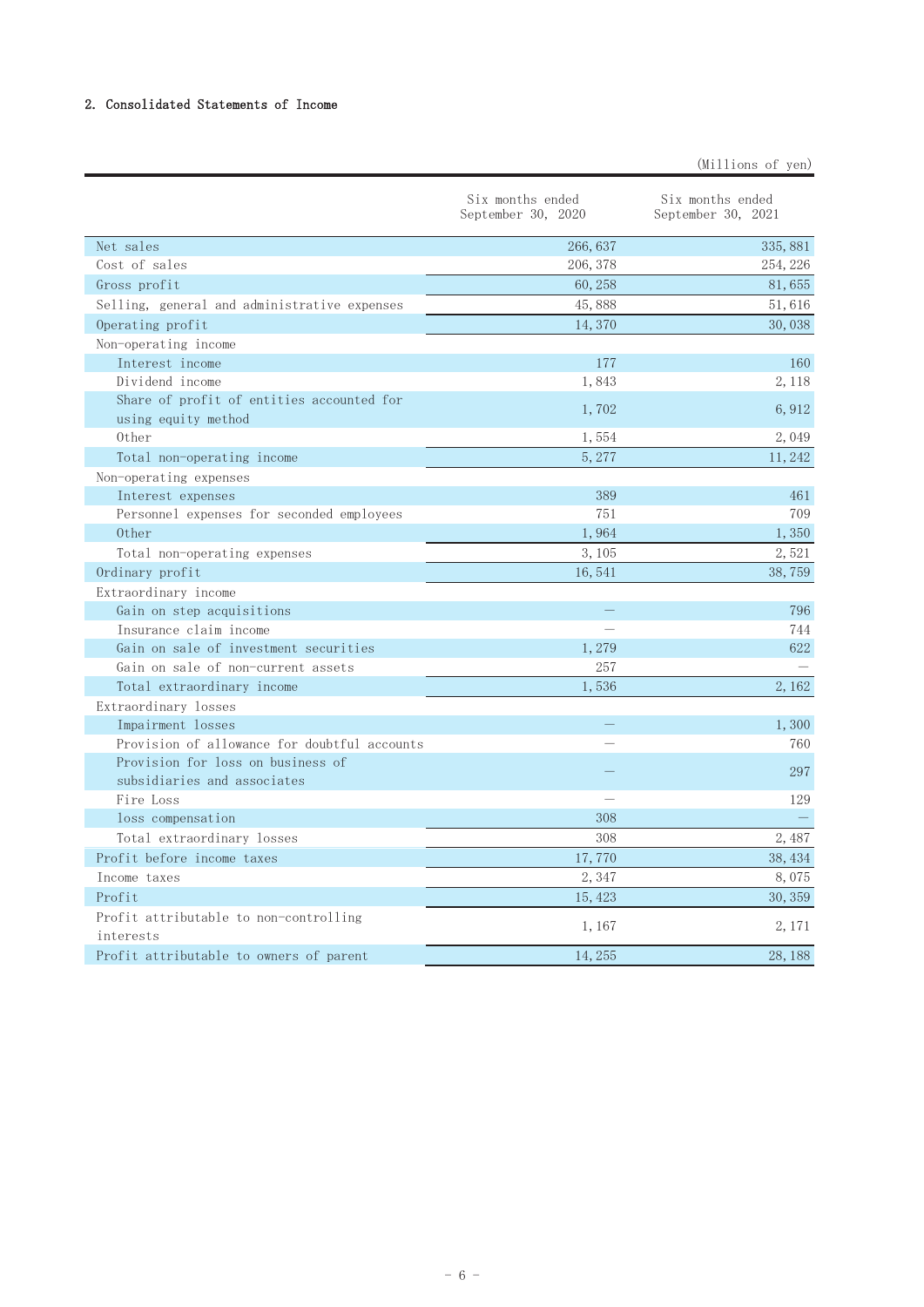|                                                                    | Six months ended<br>September 30, 2020 | Six months ended<br>September 30, 2021 |
|--------------------------------------------------------------------|----------------------------------------|----------------------------------------|
| Profit                                                             | 15, 423                                | 30, 359                                |
| Other comprehensive income                                         |                                        |                                        |
| Valuation difference on available-for-sale                         | 2,407                                  | 638                                    |
| securities                                                         |                                        |                                        |
| Deferred gains or losses on hedges                                 | $\wedge$ 5                             | 16                                     |
| Foreign currency translation adjustment                            | $\triangle$ 742                        | 2,394                                  |
| Remeasurements of defined benefit plans, net                       | 150                                    | $\triangle$ 130                        |
| of tax                                                             |                                        |                                        |
| Share of other comprehensive income of                             | $\wedge$ 779                           | 806                                    |
| entities accounted for using equity method                         |                                        |                                        |
| Total other comprehensive income                                   | 1,030                                  | 3,724                                  |
| Comprehensive income                                               | 16, 454                                | 34,084                                 |
| Comprehensive income attributable to                               |                                        |                                        |
| Comprehensive income attributable to owners                        |                                        |                                        |
| of parent                                                          | 15,935                                 | 31, 153                                |
| Comprehensive income attributable to non-<br>controlling interests | 518                                    | 2,930                                  |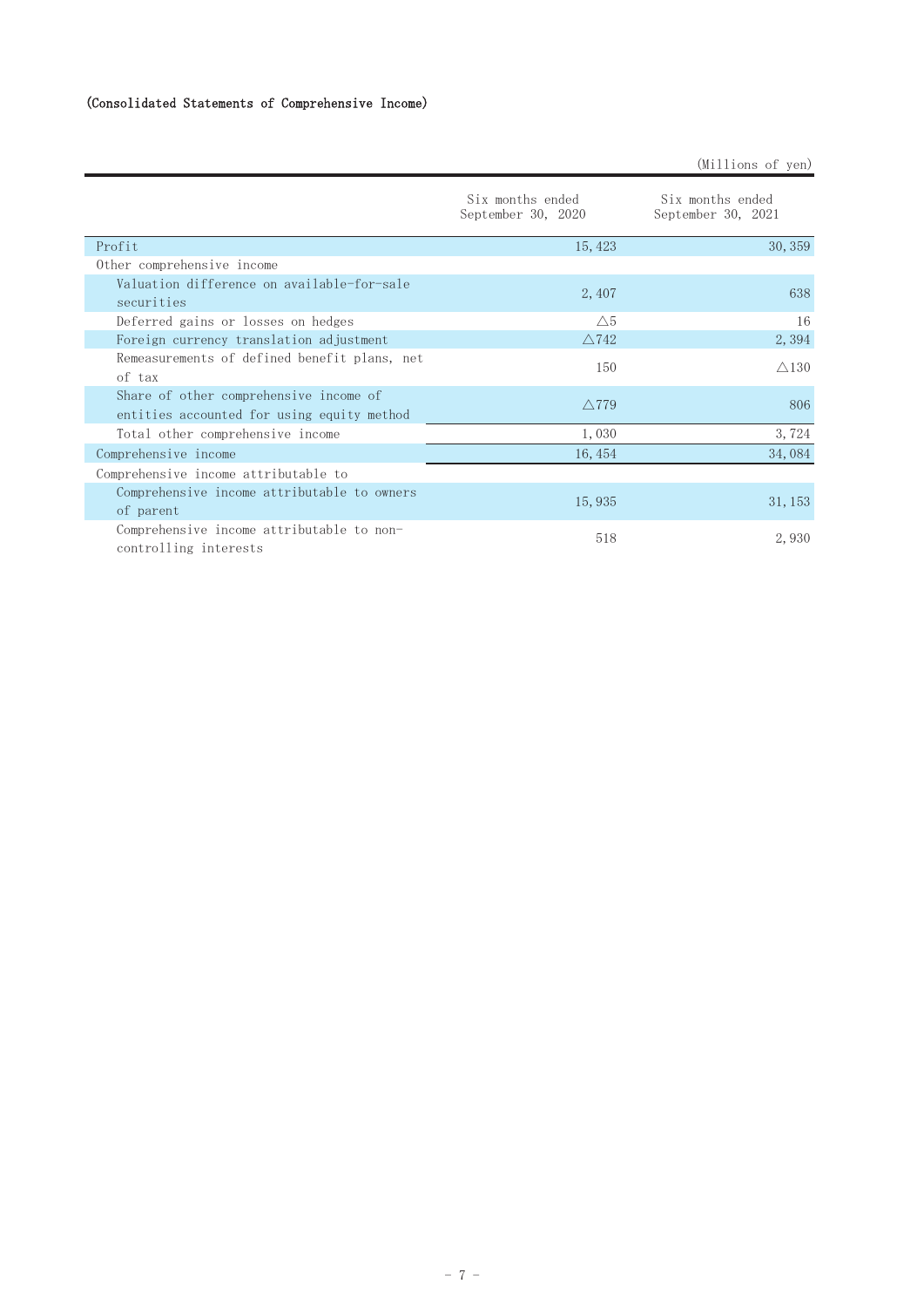#### 3. Consolidated Statement of Cash Flows

|                                              | Six months ended<br>September 30, 2020 | Six months ended<br>September 30, 2021 |
|----------------------------------------------|----------------------------------------|----------------------------------------|
| Cash flows from operating activities         |                                        |                                        |
| Profit before income taxes                   | 17,770                                 | 38, 434                                |
| Depreciation                                 | 15, 164                                | 15,810                                 |
| Loss (gain) on disposal of non-current       | 165                                    | 296                                    |
| assets                                       |                                        |                                        |
| Amortization of goodwill                     | 186                                    | 194                                    |
| Share of loss (profit) of entities accounted | $\triangle$ 1,702                      | $\triangle 6,912$                      |
| for using equity method                      |                                        |                                        |
| Impairment losses                            |                                        | 1,300                                  |
| Insurance claim income                       | $\triangle$ 9                          | $\triangle$ 744                        |
| Increase (decrease) in allowance for         | $\triangle$ 505                        | 758                                    |
| doubtful accounts                            |                                        |                                        |
| Increase (decrease) in retirement benefit    | 371                                    | 229                                    |
| liability                                    |                                        |                                        |
| Interest and dividend income                 | $\triangle$ 2, 020                     | $\triangle$ 2, 279                     |
| Interest expenses                            | 389                                    | 461                                    |
| Loss (gain) on sale of short-term and long-  | $\triangle$ 1, 279                     | $\triangle 623$                        |
| term investment securities                   |                                        |                                        |
| Loss (gain) on valuation of short-term and   | 229                                    | 144                                    |
| long-term investment securities              |                                        |                                        |
| Decrease (increase) in trade receivables     | 20, 173                                | $\triangle$ 1, 053                     |
| Decrease (increase) in inventories           | $\triangle$ 1, 150                     | $\triangle$ 20, 588                    |
| Increase (decrease) in trade payables        | $\triangle$ 9, 907                     | 9, 435                                 |
| Increase (decrease) in accrued consumption   | $\triangle$ 1, 187                     | 1,267                                  |
| taxes                                        |                                        |                                        |
| Increase (decrease) in provision for         |                                        |                                        |
| retirement benefits for directors (and other | $\triangle$ 220                        | 12                                     |
| officers)                                    |                                        |                                        |
| Other, net                                   | $\triangle$ 399                        | $\triangle$ 10, 018                    |
| Subtotal                                     | 36,067                                 | 26, 124                                |
| Interest and dividends received              | 2,003                                  | 2,262                                  |
| Dividends received from entities accounted   | 2, 152                                 | 1,736                                  |
| for using equity method                      |                                        |                                        |
| Interest paid                                | $\triangle$ 384                        | $\triangle$ 439                        |
| Income taxes paid                            | $\triangle 6, 773$                     | $\triangle 6,948$                      |
| Proceeds from insurance income               | 9                                      | 745                                    |
| Net cash provided by (used in) operating     | 33,075                                 | 23, 479                                |
| activities                                   |                                        |                                        |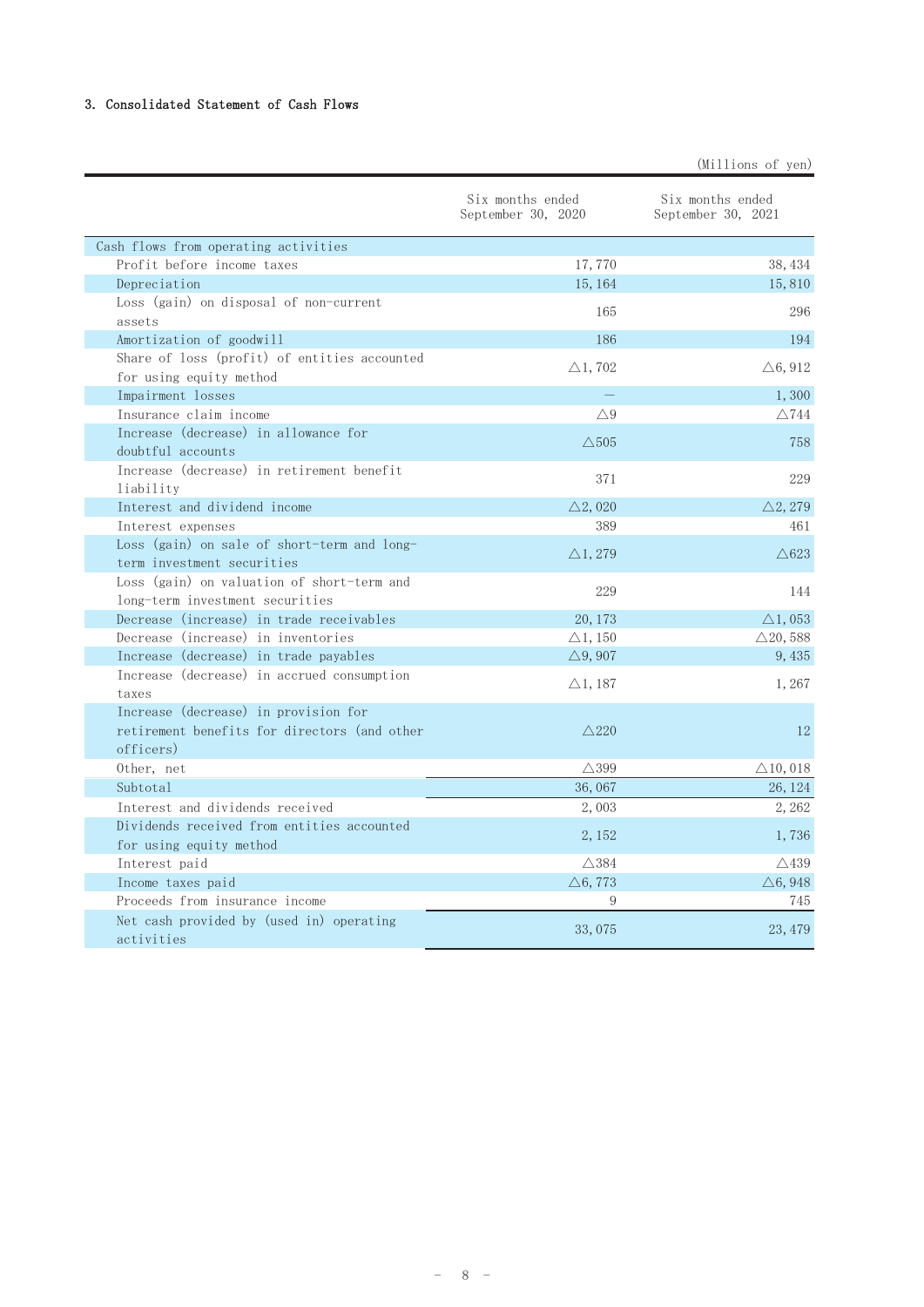|                                                                                                    | Six months ended<br>September 30, 2020 | Six months ended<br>September 30, 2021 |
|----------------------------------------------------------------------------------------------------|----------------------------------------|----------------------------------------|
| Cash flows from investing activities                                                               |                                        |                                        |
| Purchase of non-current assets                                                                     | $\triangle$ 15, 334                    | $\triangle$ 22,740                     |
| Proceeds from sale of non-current assets                                                           | 766                                    | 381                                    |
| Purchase of investment securities                                                                  | $\triangle 2, 405$                     | $\triangle 474$                        |
| Proceeds from sale of investment securities                                                        | 2, 171                                 | 1,376                                  |
| Loan advances                                                                                      | $\triangle 2, 175$                     | $\triangle$ 465                        |
| Proceeds from collection of loans receivable                                                       | 223                                    | 58                                     |
| Purchase of shares of subsidiaries resulting<br>in change in scope of consolidation                |                                        | $\triangle$ 2,668                      |
| Other, net                                                                                         | 208                                    | $\triangle 6,537$                      |
| Net cash provided by (used in) investing<br>activities                                             | $\triangle$ 16, 546                    | $\triangle$ 31,069                     |
| Cash flows from financing activities                                                               |                                        |                                        |
| Net increase (decrease) in short-term<br>borrowings                                                | 556                                    | $\triangle 2, 517$                     |
| Proceeds from long-term borrowings                                                                 | 5,797                                  | 3,085                                  |
| Repayments of long-term borrowings                                                                 | $\triangle$ 2, 869                     | $\triangle 7, 216$                     |
| Proceeds from issuance of bonds                                                                    | 20,000                                 |                                        |
| Purchase of treasury shares                                                                        | $\triangle$ 1                          | $\triangle 3$                          |
| Proceeds from sale of treasury shares                                                              | $\overline{0}$                         | $\Omega$                               |
| Dividends paid                                                                                     | $\triangle$ 7, 279                     | $\triangle$ 7, 280                     |
| Dividends paid to non-controlling interests                                                        | $\triangle$ 1, 058                     | $\triangle$ 1, 429                     |
| Purchase of shares of subsidiaries not<br>resulting in change in scope of<br>consolidation         | $\triangle$ 100                        |                                        |
| Other, net                                                                                         | $\triangle$ 239                        | $\triangle$ 315                        |
| Net cash provided by (used in) financing<br>activities                                             | 14,805                                 | $\triangle$ 15,677                     |
| Effect of exchange rate change on cash and cash<br>equivalents                                     | $\triangle$ 1, 280                     | 1,613                                  |
| Net increase (decrease) in cash and cash<br>equivalents                                            | 30,053                                 | $\triangle$ 21,654                     |
| Cash and cash equivalents at beginning of<br>period                                                | 70,043                                 | 91,075                                 |
| Increase in cash and cash equivalents resulting<br>from inclusion of subsidiaries in consolidation |                                        | 1,529                                  |
| Cash and cash equivalents at end of period                                                         | 100,097                                | 70,950                                 |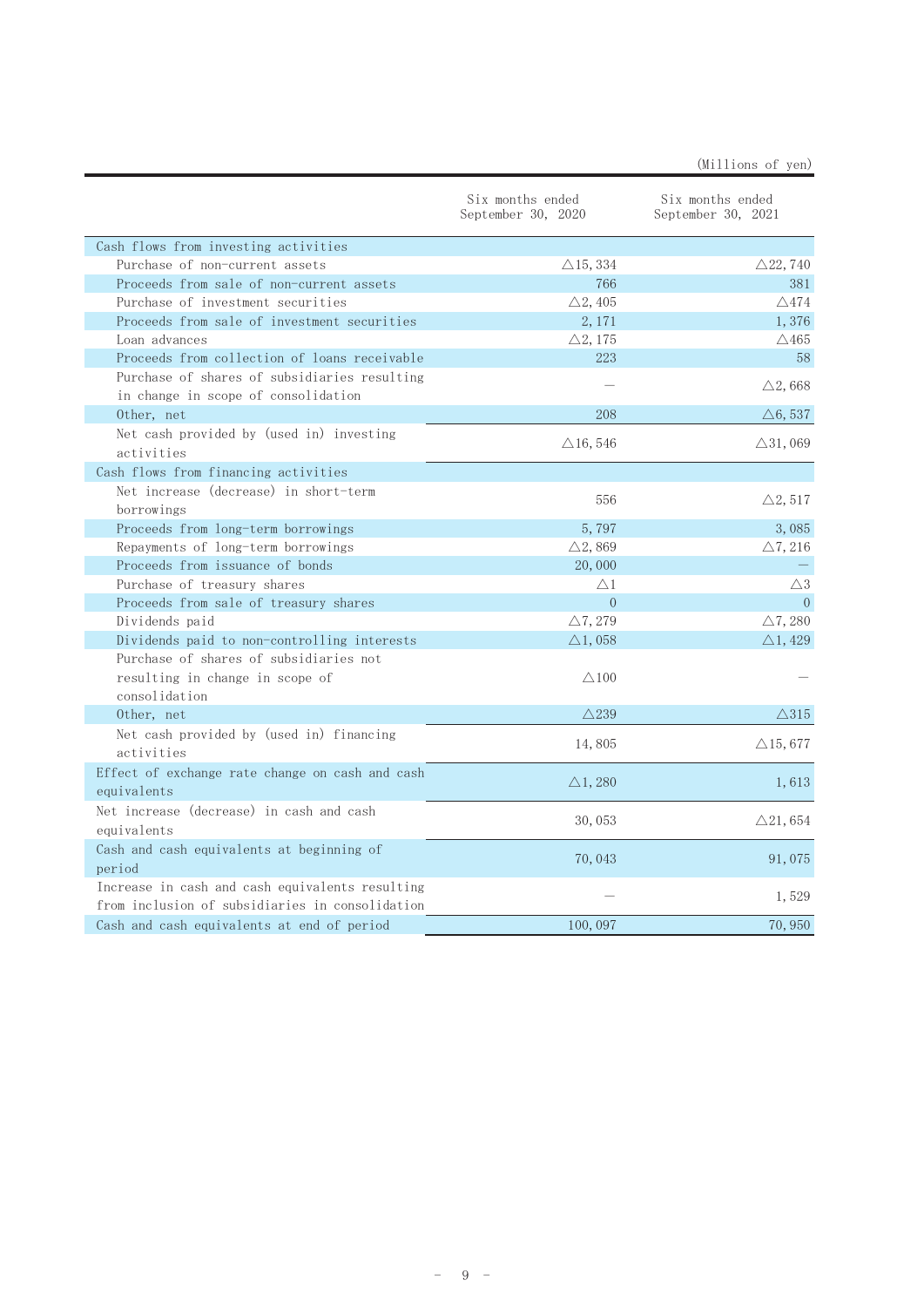|                                     | (Billions of yen, rounded down)<br><b>Segment Information</b> |                 |              |        |  |                                  |                                  |
|-------------------------------------|---------------------------------------------------------------|-----------------|--------------|--------|--|----------------------------------|----------------------------------|
|                                     |                                                               | FY2020<br>$1H*$ | FY2021<br>1H | Change |  | FY2020<br>Full Year<br>$Result*$ | FY 2021<br>Full Year<br>Forecast |
| Net sales                           |                                                               | 266.6           | 335.8        | 69.2   |  | 595.7                            | 690.0                            |
|                                     | <b>Basic Chemicals</b>                                        | 146.8           | 200.9        | 54.0   |  | 337.8                            | 411.4                            |
|                                     | Specialty Chemicals                                           | 124.0           | 137.5        | 13.5   |  | 267.8                            | 284.4                            |
|                                     | Other and Adjustment                                          | (4.2)           | (2.6)        | 1.6    |  | (9.9)                            | (5.8)                            |
| Operating profit                    |                                                               | 14.3            | 30.0         | 15.6   |  | 44.5                             | 53.0                             |
|                                     | <b>Basic Chemicals</b>                                        | 0.3             | 15.8         | 15.5   |  | 12.8                             | 24.7                             |
|                                     | Specialty Chemicals                                           | 15.3            | 15.9         | 0.6    |  | 34.8                             | 32.0                             |
| Other and Adjustment                |                                                               | (1.3)           | (1.8)        | (0.5)  |  | (3.1)                            | (3.7)                            |
| Non-operating profit                |                                                               | 2.1             | 8.7          | 6.5    |  | 5.7                              | 15.0                             |
| Ordinary profit                     |                                                               | 16.5            | 38.7         | 22.2   |  | 50.2                             | 68.0                             |
|                                     | <b>Basic Chemicals</b>                                        | 1.4             | 19.1         | 17.6   |  | 14.2                             | 32.2                             |
|                                     | Specialty Chemicals                                           | 15.9            | 20.7         | 4.8    |  | 37.5                             | 38.6                             |
|                                     | Other and Adjustment                                          | (0.7)           | (1.1)        | (0.3)  |  | (1.5)                            | (2.9)                            |
| Extoraordinary income and loss, net |                                                               | 1.2             | (0.3)        | (1.5)  |  | (1.2)                            | (2.0)                            |
|                                     | Income before income taxes, etc.                              | 17.7            | 38.4         | 20.6   |  | 48.9                             | 66.0                             |
|                                     | Profit attributable to owners of parent                       | 14.2            | 28.1         | 13.9   |  | 36.0                             | 50.0                             |

| FY2020    | FY 2021   |
|-----------|-----------|
| Full Year | Full Year |
| Result*   | Forecast  |
| 595.7     | 690.0     |
| 337.8     | 411.4     |
| 267.8     | 284.4     |
| (9.9)     | (5.8)     |
| 44.5      | 53.0      |
| 12.8      | 24.7      |
| 34.8      | 32.0      |
| (3.1)     | (3.7)     |
| 5.7       | 15.0      |
| 50.2      | 68.0      |
| 14.2      | 32.2      |
| 37.5      | 38.6      |
| (1.5)     | (2.9)     |
| (1.2)     | (2.0)     |
| 48.9      | 66.0      |
| 36.0      | 50.0      |
|           |           |

䛆reference: former segments 䛇

|                      |                                              | FY2020<br>$1H*$ | FY2021<br>1H | Change | FY2020<br>Full Year<br>Result* | FY 2021<br>Full Year<br>Forecast |
|----------------------|----------------------------------------------|-----------------|--------------|--------|--------------------------------|----------------------------------|
| Net sales            |                                              | 266.6           | 335.8        | 69.2   | 595.7                          | 690.0                            |
|                      | Natural Gas Chemicals                        | 65.4            | 104.9        | 39.4   | 158.5                          | 216.0                            |
|                      | Aromatic Chemicals                           | 84.9            | 97.6         | 12.6   | 183.4                          | 198.5                            |
|                      | Specialty Chemicals                          | 96.4            | 102.3        | 5.8    | 207.4                          | 212.8                            |
|                      | Information and<br><b>Advanced Materials</b> | 29.3            | 35.3         | 6.0    | 62.3                           | 71.7                             |
|                      | Other and Adjustment                         | (9.6)           | (4.3)        | 5.2    | (16.0)                         | (9.1)                            |
| Operating profit     |                                              | 14.3            | 30.0         | 15.6   | 44.5                           | 53.0                             |
|                      | Natural Gas Chemicals                        | (3.5)           | 5.4          | 8.9    | 0.9                            | 8.2                              |
|                      | Aromatic Chemicals                           | 3.8             | 10.4         | 6.5    | 11.7                           | 16.4                             |
|                      | Specialty Chemicals                          | 10.3            | 7.8          | (2.4)  | 22.8                           | 17.3                             |
|                      | Information and<br><b>Advanced Materials</b> | 4.9             | 8.0          | 3.0    | 11.9                           | 14.6                             |
|                      | Other and Adjustment                         | (1.3)           | (1.7)        | (0.4)  | (3.0)                          | (3.7)                            |
| Non-operating profit |                                              | 2.1             | 8.7          | 6.5    | 5.7                            | 15.0                             |
| Ordinary profit      |                                              | 16.5            | 38.7         | 22.2   | 50.2                           | 68.0                             |
|                      | Natural Gas Chemicals                        | (2.3)           | 8.5          | 10.9   | 2.6                            | 16.1                             |
|                      | Aromatic Chemicals                           | 3.7             | 10.5         | 6.7    | 11.6                           | 16.1                             |
|                      | Specialty Chemicals                          | 10.7            | 12.0         | 1.3    | 25.5                           | 23.4                             |
|                      | Information and<br><b>Advanced Materials</b> | 5.1             | 8.6          | 3.4    | 11.9                           | 15.1                             |
|                      | Other and Adjustment                         | (0.8)           | (1.0)        | (0.2)  | (1.5)                          | (2.9)                            |
|                      |                                              |                 |              |        |                                |                                  |

The breakdown by former segments is for reference only, calculated in accordance with past segments for convenience.

\*Effective from the fiscal year ending March 31, 2022, the Company has changed the segments of some of its products.

Segment information for the previous fiscal year has also been prepared based on the classification method after the change.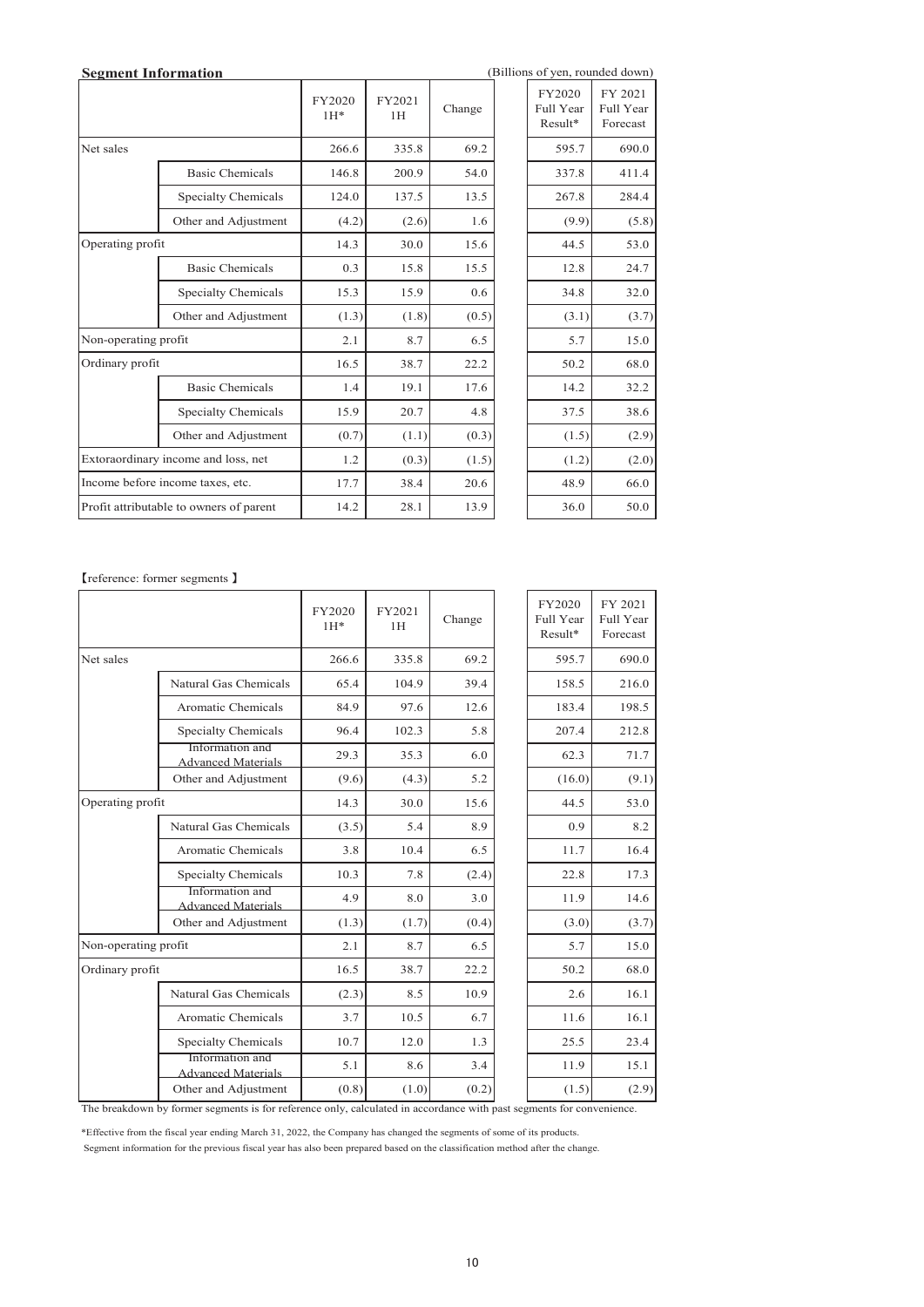## **Other Information 1**

|                                                   |           | FY2017 | FY2018 | FY2019 | FY2020 | FY2021<br>Forecast |
|---------------------------------------------------|-----------|--------|--------|--------|--------|--------------------|
| <b>Investments</b>                                | Full year | 30.9   | 39.2   | 42.3   | 40.2   | 67.0               |
| (Billions of yen)                                 | 1Н        | 13.9   | 18.6   | 22.4   | 15.8   | 22.0               |
| Depreciation &                                    | Full year | 27.0   | 27.4   | 29.5   | 30.6   | 32.0               |
| amortization<br>(Billions of yen)                 | 1H        | 13.1   | 13.5   | 14.4   | 15.1   | 15.8               |
| R&D expenditures                                  | Full year | 18.9   | 18.6   | 19.6   | 19.9   | 21.5               |
| (Billions of yen)                                 | 1H        | 9.5    | 9.1    | 9.4    | 9.8    | 10.1               |
| Number of Staff                                   | Year-end  | 8,009  | 8,276  | 8,954  | 8,998  | 10,122             |
| <b>ROA</b>                                        |           | 10.6%  | 8.7%   | 3.9%   | 6.2%   | 8.0%               |
| <b>ROE</b>                                        |           | 13.6%  | 11.3%  | 4.3%   | 7.1%   | 9.4%               |
| <b>ROIC</b><br>(Ordinary income/invested capital) |           | 13.2%  | 10.9%  | 4.9%   | 7.7%   | 9.8%               |

#### **Other Information 2**

|                                                   |                       | FY2017                |                       | FY2018          |                       | FY2019<br>FY2020      |                       |                       | FY2021                |                       |
|---------------------------------------------------|-----------------------|-----------------------|-----------------------|-----------------|-----------------------|-----------------------|-----------------------|-----------------------|-----------------------|-----------------------|
|                                                   | Result                |                       |                       | Result          |                       | Result                |                       | Result                |                       | Forecast              |
|                                                   | First half            | Second half           | First half            | Second half     | First half            | Second half           | First half            | Second half           | First half            | Second half           |
| Exchange Rate<br>(JPY/USD, Average)               | 111                   | 111                   | 110                   | 112             | 109                   | 109                   | 107                   | 105                   | 110                   | 113                   |
| Exchange Rate<br>(JPY/EUR, Average)               | 126                   | 133                   | 130                   | 127             | 121                   | 120                   | 121                   | 126                   | 131                   | 130                   |
| crude oil (Dubai)<br>(USD/BBL)                    | 50                    | 62                    | 73                    | 65              | 64                    | 56                    | 37                    | 52                    | 69                    | 85                    |
| Methanol<br>(USD/MT, Asian<br>average spot price) | 296                   | 381                   | 408                   | 335             | 277                   | 245                   | 194                   | 319                   | 370                   | 400                   |
| Mixed Xylene<br>(USD/MT)                          | 650                   | 725                   | 845                   | 730             | 705                   | 640                   | 420                   | 560                   | 780                   | 870                   |
| Bisphenol A<br>$(USD/MT)^*$                       | 1,100<br>$\sim$ 1,300 | 1,200<br>$\sim$ 1,700 | 1,600<br>$\sim$ 1,900 | 1,200<br>~1,800 | 1,000<br>$\sim$ 1,450 | 1,050<br>$\sim$ 1,350 | 900<br>$\sim$ 1,450   | 1,400<br>$\sim$ 3,300 | 2,750<br>$\sim$ 3,700 | 1,700<br>$\sim$ 3,200 |
| Polycarbonate<br>$(USD/MT)^*$                     | 2,500<br>$\sim$ 2,900 | 2,900<br>$\sim$ 3,900 | 2,700<br>$\sim$ 3,800 | 2,100<br>~2,800 | 1,900<br>$\sim$ 2,250 | 1,650<br>$\sim$ 2,000 | 1,500<br>$\sim$ 2,150 | 2,100<br>$\sim$ 4,000 | 3,100<br>$\sim$ 4,050 | 2,200<br>$\sim$ 4,000 |

\*Describe the minimum and maximum values during the period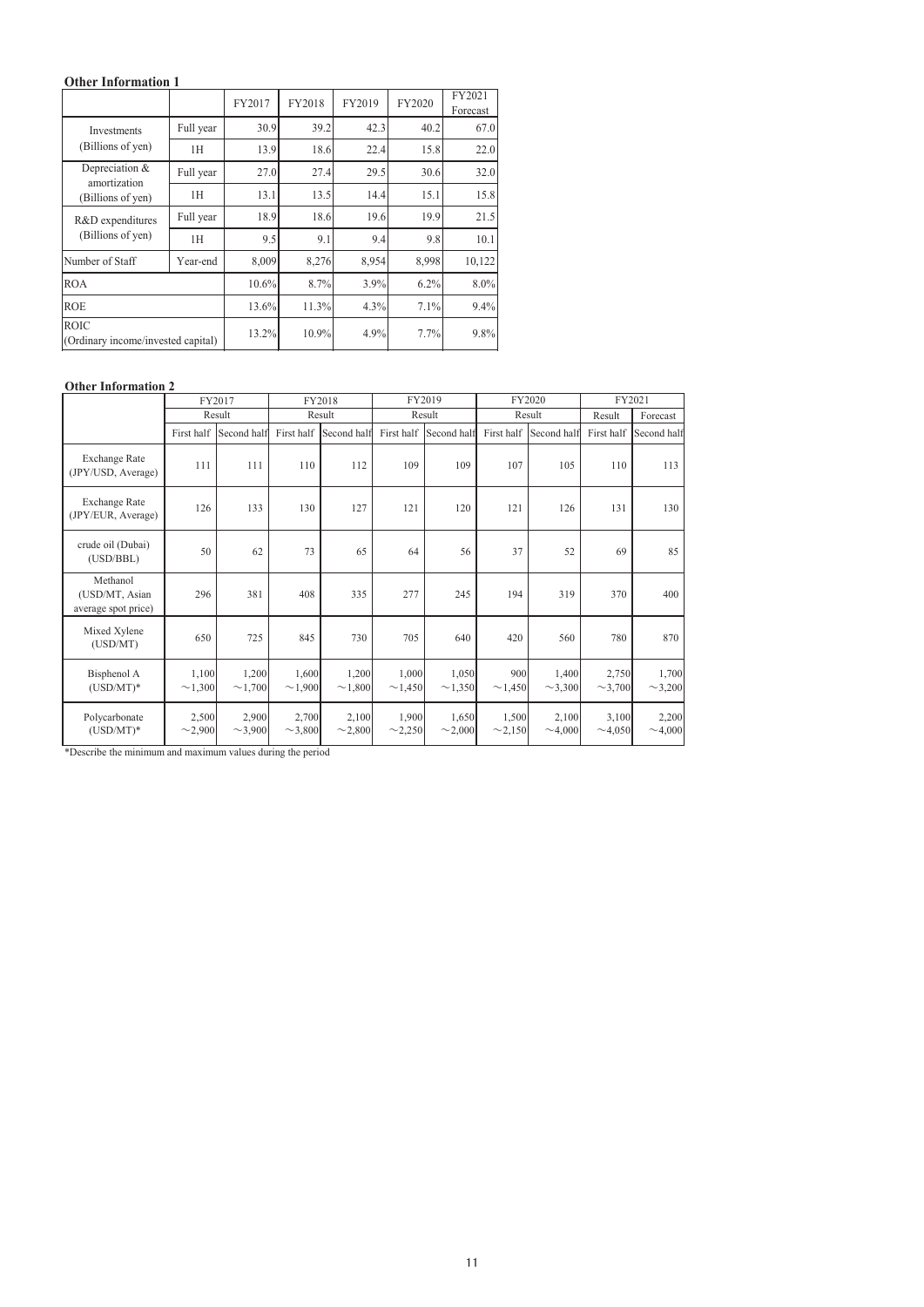#### **Qualitative Information**

From the first quarter of the fiscal year ending March 31, 2022, the MGC Group adopted the Accounting Standard for Revenue Recognition (Accounting Standards Board of Japan (ASBJ) Statement No. 29, March 31, 2020). Accordingly, the Group's operating results previously announced for the first quarter of said fiscal year omitted year-on-year changes (amount and percentage comparisons) with operating results for the same period of the previous fiscal year. However, as the impact of the adoption of the aforementioned accounting standard was found to be minor, the Group decided to disclose such comparisons at the announcement of operating results for the first six months of said fiscal year and subsequent quarterly periods.

## **Consolidated Business Results for This Period Overview of Results**

|                                             |             |           | (Billions of yen) |
|---------------------------------------------|-------------|-----------|-------------------|
|                                             | FY2020 / 1H | FY2021/1H | Change            |
| Net sales                                   | 266.6       | 335.8     | 69.2              |
| Operating income                            | 14.3        | 30.0      | 15.6              |
| Ordinary income                             | 16.5        | 38.7      | 22.2              |
| Profit attributable to owners of the parent | 14.2        | 28.1      | 13.9              |

During the first six months of the fiscal year ending March 31, 2022 (April 1, 2021 – September 30, 2021), outlook for the world economy remained unclear due mainly to the impact of semiconductor shortages on production activities and looming anxieties regarding surges in raw material and fuel prices, despite signs of recovery in a growing scope of regions that reflect progress in vaccination against the novel coronavirus and other positive factors.

Against this backdrop, the MGC Group nevertheless benefitted from recovery in demand for automotive-related and other products that had been heavily affected by the novel coronavirus pandemic, as well as constantly solid demand for semiconductor-related products reflecting market growth, along with improvement in market prices for methanol, polycarbonates and other general-purpose products amid rises in raw material and fuel prices.

In addition, the MGC Group launched a new medium-term management plan in April 2021. In line with this plan, the Group aims to shift to a profit structure resilient to changes in the business environment. To this end, the Group is striving to:

͌"Further strengthen competitively advantageous ("differentiating") businesses,"

͌"Accelerate creation and development of new businesses," and

͌"Reevaluate and rebuild unprofitable businesses."

These efforts will help push ahead with business portfolio reforms.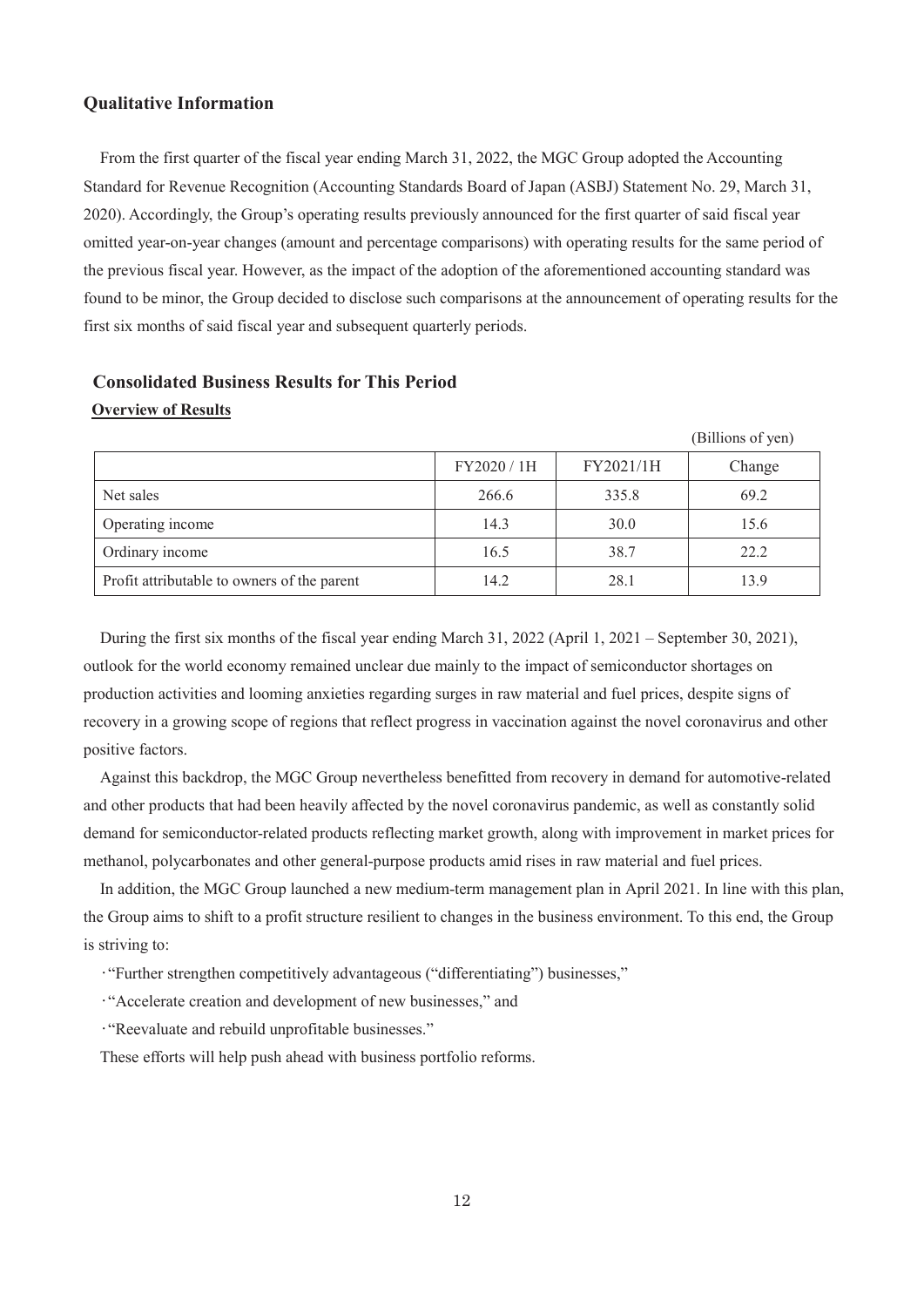The MGC Group's net sales increased due mainly to upturns in market prices for methanol and other offerings as well as recovery in overall sales volume.

Furthermore, operating income rose, despite increases in raw material and fuel prices, lower sales volumes of optical polymers and other negative factors affecting profit. This was thanks primarily to recovery in demand for products that had been affected by fallout from the novel coronavirus pandemic in addition to rising market prices for general-purpose products.

Ordinary income increased due primarily to higher operating income as well as growth in equity in earnings of affiliates related to engineering plastics and overseas methanol producing companies.

Operating results by segment are as described below.

Please note, the MGC Group revised the definition of its reportable segments in the first quarter of the fiscal year ending March 31, 2022. To provide comparative year-on-year segment results, the Group has restated the operating results of the first six months of the previous fiscal year to reflect the revised segmentation.

 $(6.9)$ 

#### **Results by Business Segment**

#### **Basic Chemicals**

|                  |             |           | (Billions of yen) |
|------------------|-------------|-----------|-------------------|
|                  | FY2020 / 1H | FY2021/1H | Change            |
| Net Sales        | 142.6       | 198.2     | 55.5              |
| Operating income | 0.3         | 15.8      | 15.5              |
| Ordinary income  |             | 19.1      | 17.6              |

The methanol business saw increases in both net sales and earnings due mainly to a significant upturn in market prices compared with the same period of the previous fiscal year.

Methanol and ammonia-based chemicals posted increases in net sales and earnings reflecting such factors as a rise in neopentyl glycol market prices, despite higher raw material prices.

High-performance products\*1 posted increases in net sales and earnings thanks primarily to recovery in demand for meta-xylenediamine (MXDA), which had been affected by fallout from the novel coronavirus pandemic in the same period of the previous fiscal year, along with decisions made by some customers to secure additional stockpiles.

\*1 MXDA, MX nylon, aromatic aldehydes and other offerings that had been previously classified as specialty aromatic chemicals

Xylene separators and derivatives\*2 saw increase in net sales and earnings due mainly to upturns in purified isophthalic acid (PIA) market prices.

\*2 Meta-xylene, PIA and other offerings that had been previously classified as general-purpose aromatic chemicals

Foamed plastics posted increases in net sales and earnings, despite higher raw material and fuel prices, thanks mainly to recovery in sales volume of automotive materials and other offerings.